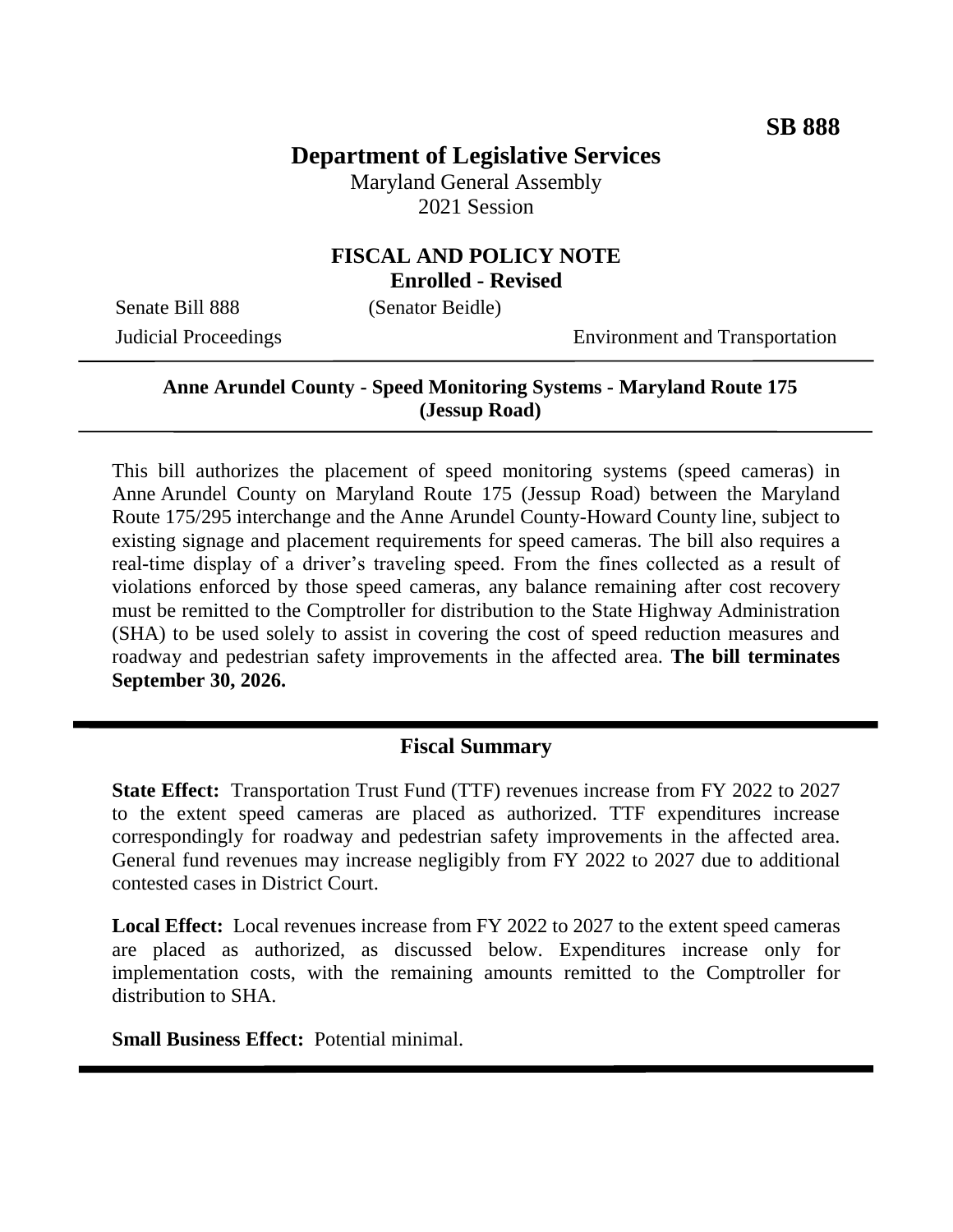### **Analysis**

**Current Law:** Speed monitoring systems must be authorized in a local jurisdiction by the governing body of the jurisdiction (but only after reasonable notice and a public hearing). Before activating a speed monitoring system, a local jurisdiction must publish notice of the location of the speed monitoring system on its website and in a newspaper of general circulation in the jurisdiction. In addition, the jurisdiction must also ensure that each sign that designates a school zone is proximate to a sign that (1) indicates that speed monitoring systems are in use in the school zone and (2) conforms with specified traffic control device standards adopted by the State Highway Administration. Similar requirements apply to speed cameras established on Maryland Route 210 (Indian Head Highway) as well as institutions of higher education in Prince George's County. On Maryland Route 210, each sign indicating the use of a speed camera must be near a device that displays a real-time posting of the driver's speed.

Generally, from the fines generated by a speed monitoring system, the relevant jurisdiction may recover the costs of implementing the system and may spend any remaining balance solely for public safety purposes, including for pedestrian safety programs. However, if the balance of revenues after cost recovery for any fiscal year is greater than 10% of the jurisdiction's total revenues, the excess must be remitted to the Comptroller.

**State/Local Fiscal Effect:** Under the bill, the number of citations issued in Anne Arundel County is expected to increase. As a result, the number of individuals opting for a trial in District Court is also likely to increase. Accordingly, general fund revenues may increase negligibly, as fine revenues paid by individuals convicted in District Court are paid into the general fund. The increase in District Court caseloads can be handled with existing resources.

Local revenues increase from fiscal 2022 to 2027 to the extent that the authorization to place speed cameras is used.

Likewise, if the authorization is used, expenditures increase over the same time period to procure, install, and maintain the additional camera(s). Based on historical data and the use of speed camera systems in the State to date, the increase in revenues is likely to exceed the increase in expenditures. After cost recovery, the remaining revenues must be remitted to the Comptroller for distribution to SHA, which must then make the required speed reduction measures and pedestrian safety improvements.

SB 888/ Page 2 Although the exact increase in revenues cannot be projected because the number of cameras that might be placed and the number of citations that might be issued in the area affected by the bill is unknown, *for illustrative purposes only*, revenues increase by \$71,175 in fiscal 2022 (reflecting the bill's October 1, 2021 effective date), by